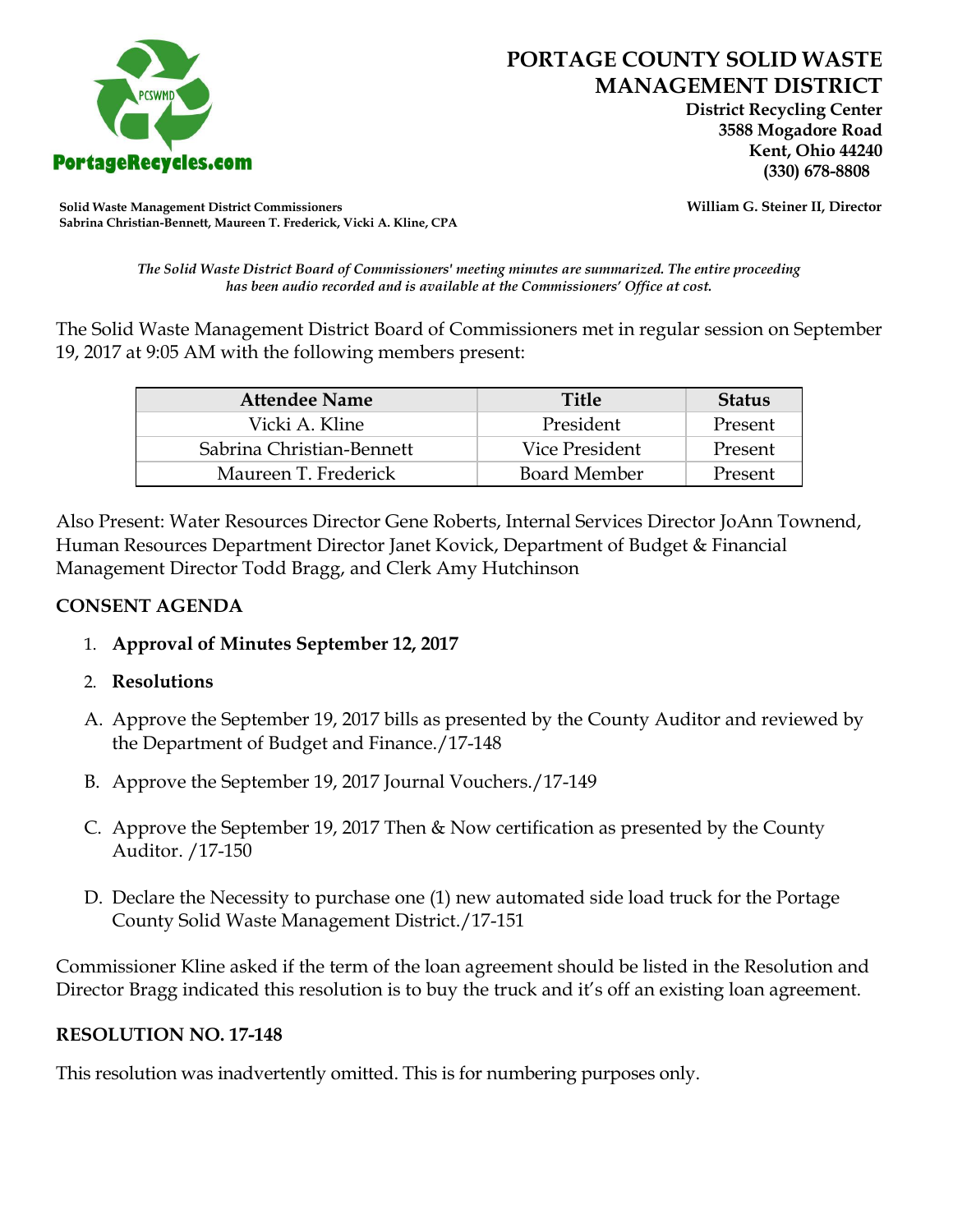# **RESOLUTION NO. 17-149**

This resolution was inadvertently omitted. This is for numbering purposes only.

#### **RESOLUTION NO. 17-150**

This resolution was inadvertently omitted. This is for numbering purposes only.

# **RESOLUTION No. 17-151 - RE: DECLARE THE NECESSITY TO PURCHASE ONE (1) NEW AUTOMATED SIDE LOAD TRUCK FOR THE PORTAGE COUNTY SOLID WASTE DISTRICT.**

It was moved by Sabrina Christian-Bennett, seconded by Maureen T. Frederick that the following Resolution be adopted:

| WHEREAS,         | pursuant to ORC 307.41, the Portage County Solid Waste District Board of<br>Commissioners declares it necessary to purchase one (1) new side load truck to<br>be used by the Portage County Solid Waste Management District; and                                                                                       |
|------------------|------------------------------------------------------------------------------------------------------------------------------------------------------------------------------------------------------------------------------------------------------------------------------------------------------------------------|
| WHEREAS,         | it is the intent of the District to replace two (2) curbside trucks with one (1) new<br>side load automated truck to be paid from a loan from the Ohio Water<br>Development Authority, and                                                                                                                             |
| WHEREAS,         | it is the recommendation of the Portage County Solid Waste Management<br>District Director that this truck be purchased from Best Equipment, through the<br>National Joint Powers Alliance,<br>Best Equipment<br>12359 Abbey Road<br>North Royalton, Ohio 44133<br>Total price of \$297,814.00<br>now, therefore be it |
| <b>RESOLVED,</b> | that the District Board of Commissioners does hereby authorize the Portage<br>County Solid Waste Management District Director Steiner to purchase a front<br>load automated truck from Best Equipment through the National Joint Powers<br>Alliance; and be it further                                                 |
| <b>RESOLVED,</b> | that the Ohio Water Development Authority loan in the amount of two hundred,<br>ninety seven thousand, eight hundred fourteen dollars and 00/100 dollars<br>(\$297,814.00) shall be used to the purchase the truck; and be it further                                                                                  |
| RESOLVED,        | that the Board of Portage County Commissioners finds and determines that all<br>formal actions of this Board concerning and relating to the adoption of this<br>resolution were taken in an open meeting of this Board and that all<br>deliberations of this Board that resulted in those formal actions were in       |